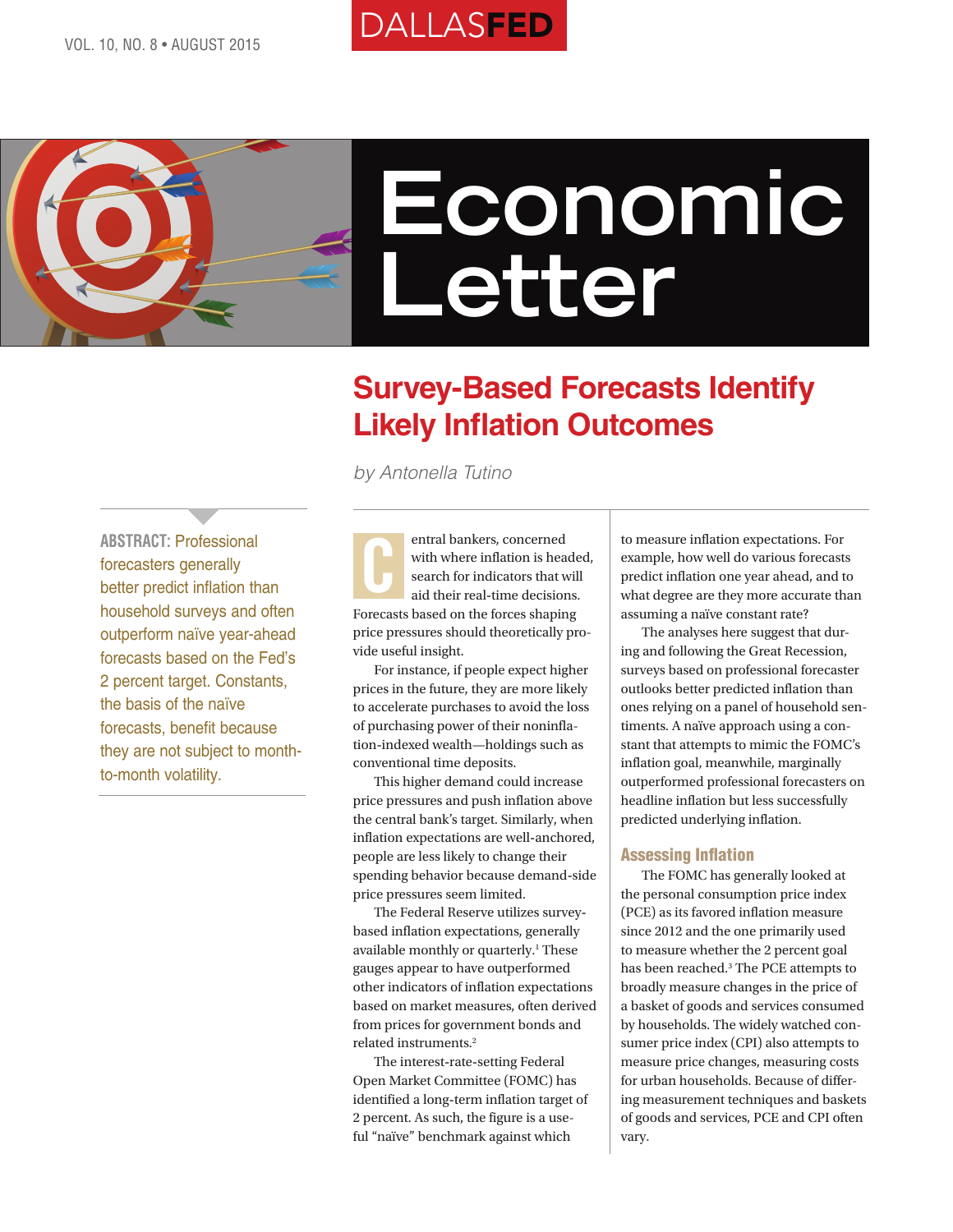In addition to the headline PCE or CPI, economists consider underlying price trends in core inflation—a measure that excludes often**-**volatile energy and food components (*Chart 1)*.

In recognition that differing measures of inflation may indicate different inflation rates, two naïve forecasts are used as barometers. A 2 percent constant—consistent with the Fed target rate—provides a benchmark for predictions of PCE measure. Alternatively, owing to differences between PCE and CPI inflation over time, it seems reasonable that a second constant—of 2.3 percent—should provide a useful benchmark against which to measure headline CPI inflation.<sup>4,5</sup>

There is variability among the four measures—core and headline PCE and core and headline CPI—between first quarter 2008 and second quarter 2015 (*Chart 1*).<sup>6</sup> These gauges reflect the higher volatility of headline inflation relative to core inflation. Moreover, during the period that headline inflation trended lower, core inflation remained stable.

A comparison of surveys of professional forecasters with constants is mixed. Professional forecasters are marginally better than the constants at predicting core CPI and PCE inflation. This is likely because core inflation is more persistent and less volatile than headline inflation.7

When inflation is low and relatively stable—as it has been following the Great Recession—the anchoring of expectations, together with errors in predicting volatility of inflation measures, appear to favor constant predictors over professional forecasters with regard to headline measures.

### Survey-Based Forecasts

Four surveys were used as metrics of inflation expectations: the Federal Reserve Bank of Philadelphia's Survey of Professional Forecasters (SPF), the Surveys of Consumers from the University of Michigan, the Livingston Survey (also from the Philadelphia Fed) and the Blue Chip Economic Indicators. As previously indicated, the results were reviewed from first quarter 2008 to second quarter 2015. Most surveys ask respondents to predict headline CPI inflation (*Chart 2*).

The SPF uses a group of private**-**sector economists to forecast inflation—quarterly, median one**-**year**-**ahead inflation expectations predictions are shown. Unlike other surveys that only look at CPI, the SPF has also produced forecasts for PCE inflation since first quarter 2007.

One**-**year**-**ahead inflation predictions for PCE and CPI (both headline and core) are constructed using a geometric average of quarter**-**over**-**quarter inflation growth forecasts.8 The SPF is compared with actual values of quarter**-**average, year**-**over**-**year CPI and PCE rates (*Table 1*).9



SOURCES: Bureau of Labor Statistics; Bureau of Economic Analysis; Federal Reserve Bank of Dallas.

The University of Michigan survey records monthly inflation forecasts of households, rather than professionals, focusing on anticipated headline CPI inflation. The Michigan survey's predictions, taken from the last observation of the quarter, are compared with actual end**-**of**-**quarter, year**-**over**-**year CPI headline growth.<sup>10</sup>

The Livingston Survey is conducted twice a year, in June and December, querying economists from government, industry, banking and academia. They are asked to predict inflation 14 months ahead and, thus, the median inflation level forecast is adjusted by a factor of 12/14. Livingston forecasts are comparable to end**-**of**-**quarter, year**-**over**-**year CPI headline growth.

Finally, Blue Chip Economic Indicators collect expectations of headline CPI from a pool of business economists. Blue Chip forecasts quarterly average CPI headline inflation, same as the SPF and, thus, can also be compared with the CPI headline index.

#### Comparing Outlooks

The accuracy of each measure is determined by looking at the difference between forecast and realized inflation. Quantifying the difference among the forecasts and realized inflation provides an indication of which type of measure is most accurate. Specifically, the root mean squared forecast error is used—the difference between a forecast and realized inflation, squared (so that positive and negative deviations are equally assessed) and then averaged.

It is easy to demonstrate that the root mean squared forecast error rises with an increase in the variance of the forecast error or with an increase in the squared bias of the error from a value of zero.

In addition to headline CPI and core CPI, headline and core PCE are examined.

Table 1 shows the relative errors of each survey and the naïve models. The lower the error, the closer a forecast is to realized CPI and PCE, respectively. Two naïve models—one 2.3 percent, the other 2 percent—are depicted as proxies for the two inflation measures. (For purposes of this analysis, PCE of 2 percent and CPI of 2.3 percent are both considered to be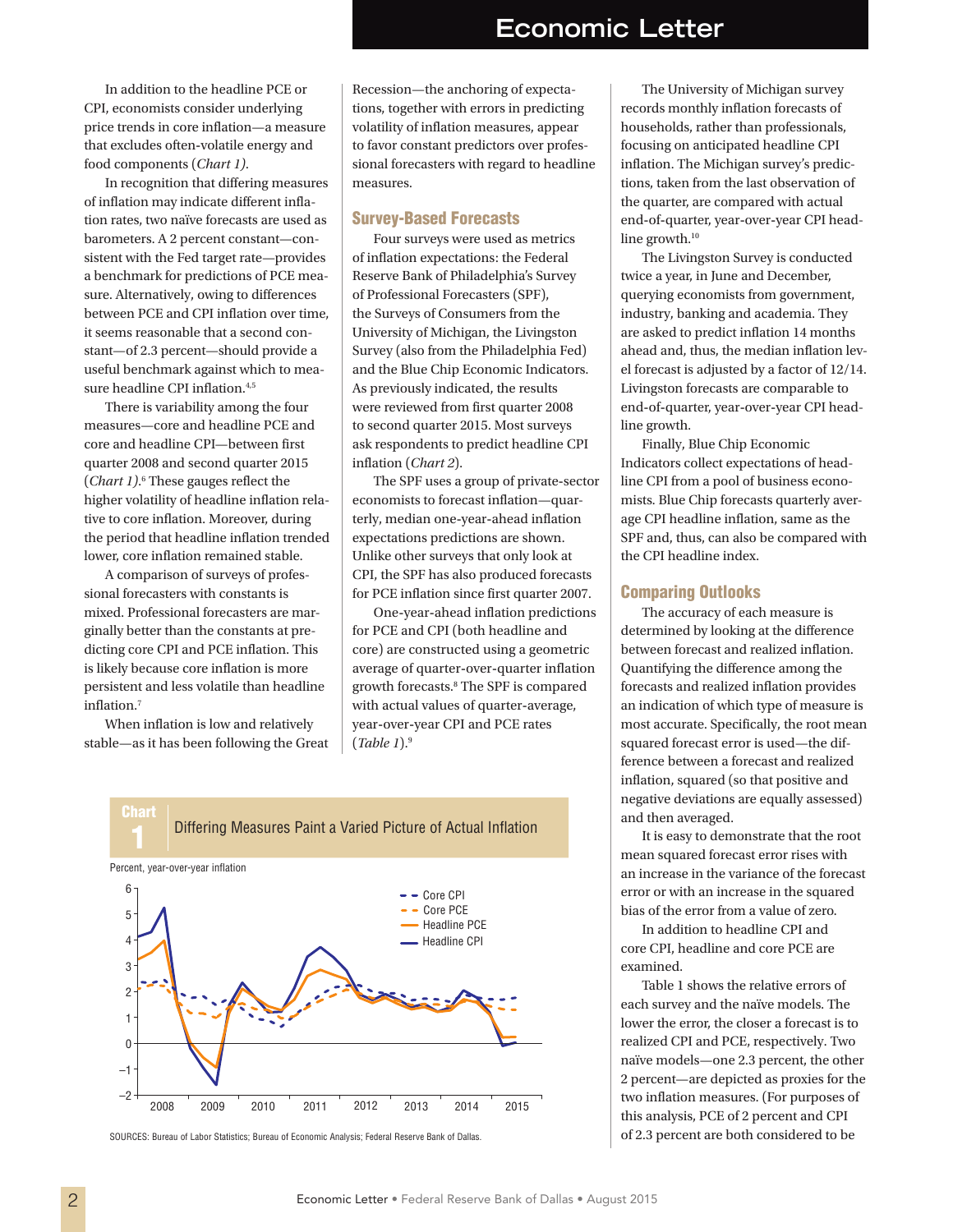

\*Headline CPI: year-over-year percent inflation; SPF and Blue Chip: one-year-ahead forecast of year-over-year percent inflation using geometric average of quarterly average inflation forecasts; Michigan and Livingston: one-year-ahead forecast of end-of-quarter year-over-year percent inflation.

SOURCES: Bureau of Labor Statistics; author's calculation.

consistent with the Fed's 2 percent inflation target.) The analysis assumes that the central tendency for core and headline inflation is the same.

First, consider headline CPI: Professional forecasters—SPF, Blue Chip and the Livingston Survey—better predict this than the University of Michigan poll of households. This result probably is due to the superior knowledge and expertise about price fluctuations of participating economists, drawn from business, academia and banking.

However, the naïve forecasts perform marginally better on CPI than the professionals. The average inflation predicted by the forecasts is around 2 percent, while average actual inflation was 1.8 percent. The upward bias may be due to forecasters placing too little weight on the impact of the most recent developments on headline CPI inflation. The 2.3 percent naïve model, therefore, overestimates average observed inflation by even more, 0.5 percentage points, but ends up doing a better job at predicting inflation

# 1 Constants and SPF Forecasts Share Lowest Forecast Error

**Forecast errors of year ahead, year-over-year inflation metrics, first quarter 2008–second quarter 2015\***

| <b>Prediction method</b> |                                                                                                                              | $CPI***$<br>(end of<br>period)     | $CPI+$<br>(avg.)                   | Core CPI <sup>+</sup><br>(avg.)  | $PCE^+$<br>(avg.)                 | Core PCE <sup>+</sup><br>(avg.) |
|--------------------------|------------------------------------------------------------------------------------------------------------------------------|------------------------------------|------------------------------------|----------------------------------|-----------------------------------|---------------------------------|
| Survey-based             | Survey of Professional<br>Forecasters (SPF)<br><b>University of Michigan</b><br><b>Livingston Survey</b><br><b>Blue Chip</b> | $* *$<br>2.4626<br>1.7444<br>$* *$ | 1.5865<br>$* *$<br>$* *$<br>1.5805 | 0.4132<br>$* *$<br>$**$<br>$* *$ | 1 2212<br>$* *$<br>$* *$<br>$* *$ | 0.4275<br>$**$<br>$**$<br>$**$  |
| Naïve models             | Naïve model 1:<br>constant 2% forecast<br>Naïve model 2:<br>constant 2.3% CPI                                                | n.a.<br>16471                      | n.a.<br>1.5619                     | n.a.<br>0 7623                   | 1.155<br>n.a.                     | 0.5610<br>n.a.                  |

\*Sample determined by availability of SPF forecasts for personal consumption expenditures (PCE) measures.

\*\*Entries are left blank if survey is not designed to predict the corresponding inflation metric.

\*\*\*Uses end-of-quarter, year-over-year inflation predictions and realized inflation.

†Uses quarterly average year-over-year inflation predictions and realized inflation.

#### n.a.–not applicable.

Table

NOTE: Figures shown are root mean squared forecasts errors. The lowest value in each column (highlighted in red) is the smallest forecast error and, thus, the best predictor of inflation.

because, by construction, it is free of the volatility that bedevils the forecasts sometimes higher, other times lower than actual inflation.

Similarly, the naïve 2 percent model, also not subject to volatility, beats SPF forecasts in predicting headline PCE inflation. The actual average PCE for the period was 1.6 percent while SPF's average is 1.8 percent. Although the naïve model also overestimates the realized average headline PCE inflation, the smoothness of the constant provided it the forecasting advantage.

Next, consider core CPI and core PCE inflation for which the SPF is superior to the naïve models. This is seen in a plot of the SPF, the 2.3 percent and 2 percent constants, and actual core CPI and core PCE (*Chart 3*).

Why does the SPF forecast for core CPI beat the constants? First, volatility is less of a factor for this smoother inflation indicator. Second, the average forecast comes closer to the actual average core CPI, while the 2.3 percent naïve model overestimates it by 0.5 percentage points. For similar reasons, the SPF outperforms the 2 percent naïve model on core PCE inflation over the study period.

#### Improving Forecasts

Professional forecasters outperformed households in predicting headline inflation. They also did better than the households and constants when it comes to predicting core inflation—both PCE and CPI. Yet, the professionals didn't fare as well against naïve models on headline inflation—both PCE and CPI—leaving room for improvement.

There are two sources of weakness in headline inflation forecasts: "excess volatility" of predictions and upward bias in predicting the average headline inflation. In periods of high uncertainty—such as the Great Recession and its aftermath survey participants' implicit anchoring of headline inflation expectation to the 2 percent mark, compounded by errors in forecasting headline volatility, led to the naïve models' relatively favorable performance. Upward bias in headline inflation forecasts appears less severe for core inflation measures.

Making forecasters more mindful of their tendency to overpredict average